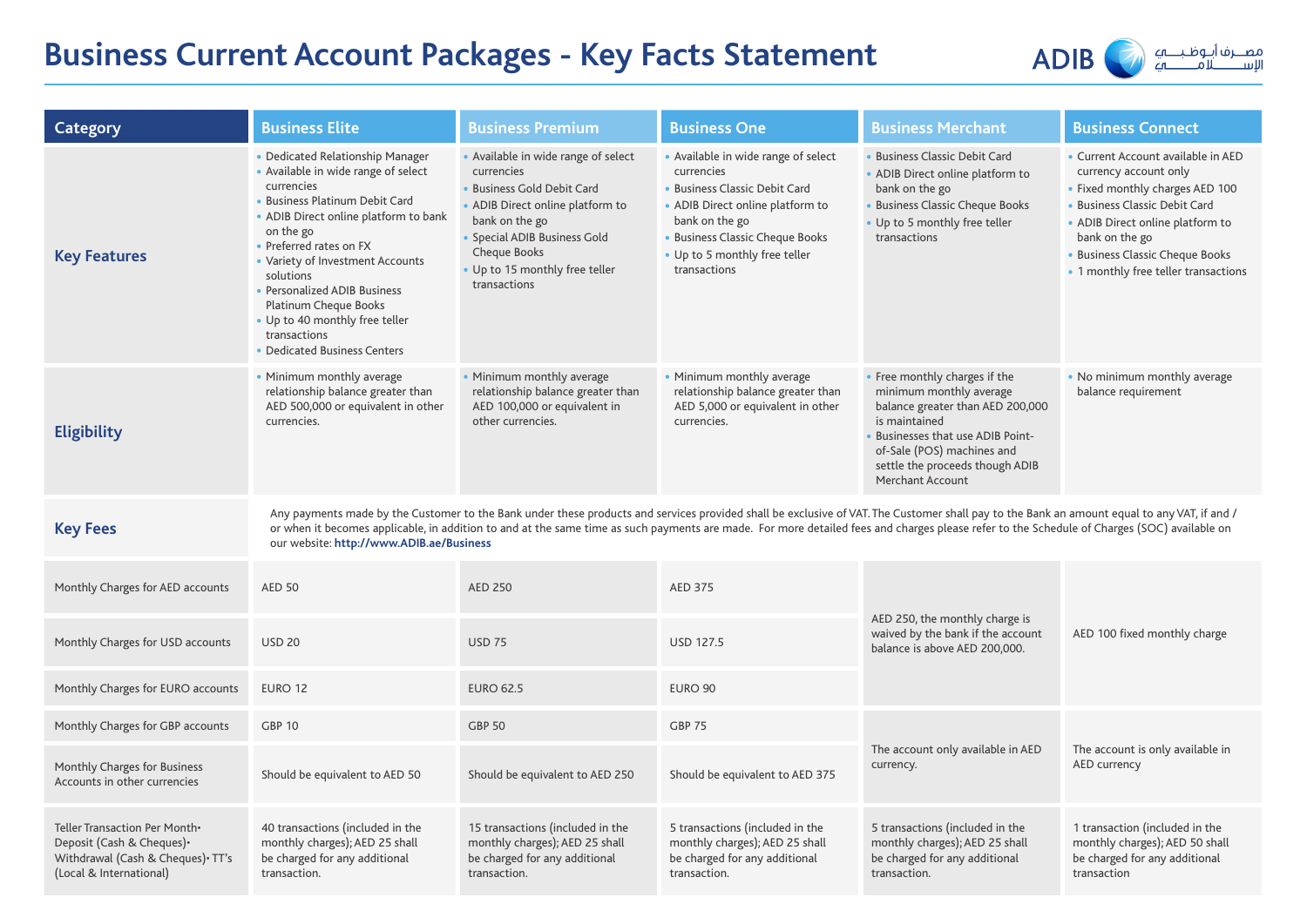# **Business Current Account Packages - Key Facts Statement**



|                                                                                                        | <b>Business Elite</b>                           |                                                | <b>Business Premium</b>                            |                                                   | <b>Business One</b>                                |                                                   | <b>Business Merchant</b>                           |                                                   | <b>Business Connect</b> |                                           |
|--------------------------------------------------------------------------------------------------------|-------------------------------------------------|------------------------------------------------|----------------------------------------------------|---------------------------------------------------|----------------------------------------------------|---------------------------------------------------|----------------------------------------------------|---------------------------------------------------|-------------------------|-------------------------------------------|
| <b>Remittances</b><br>(All Packages)                                                                   | Via Branch                                      | (ADIB Direct)<br><b>Online Banking</b>         | Via Branch                                         | (ADIB Direct)<br>Online<br><b>Banking</b>         | <b>Via Branch</b>                                  | (ADIB Direct)<br>Online<br><b>Banking</b>         | Via Branch                                         | (ADIB Direct)<br>Online<br><b>Banking</b>         | <b>Via Branch</b>       | (ADIB Direct)<br>Online<br><b>Banking</b> |
| Internal fund transfers in AED<br>only (within the customer's ADIB<br>accounts only)                   | Free                                            |                                                |                                                    |                                                   |                                                    |                                                   |                                                    |                                                   |                         |                                           |
| Internal fund transfers in AED only<br>(between the customer and a third<br>party, ADIB accounts only) | <b>AED 60</b>                                   | Free                                           | <b>AED 60</b>                                      | Free                                              | <b>AED 60</b>                                      | Free                                              | <b>AED 60</b>                                      | Free                                              | <b>AED 100</b>          | Free                                      |
| <b>Transfer in AED</b>                                                                                 | <b>AED 75</b>                                   | <b>AED 15</b>                                  | <b>AED 75</b>                                      | <b>AED 15</b>                                     | <b>AED 75</b>                                      | <b>AED 15</b>                                     | <b>AED 75</b>                                      | <b>AED 15</b>                                     | <b>AED 150</b>          | AED <sub>2</sub>                          |
| Transfer in other currencies                                                                           | AED 110 or<br>equivalent in<br>foreign currency | AED 45 or<br>equivalent in<br>foreign currency | AED 110 or<br>equivalent<br>in foreign<br>currency | AED 45 or<br>equivalent<br>in foreign<br>currency | AED 110 or<br>equivalent<br>in foreign<br>currency | AED 45 or<br>equivalent<br>in foreign<br>currency | AED 110 or<br>equivalent<br>in foreign<br>currency | AED 45 or<br>equivalent<br>in foreign<br>currency | <b>AED 250</b>          | <b>AED 20</b>                             |
| <b>Subsequent Cheque Book Issuance</b>                                                                 | <b>AED 100</b>                                  | <b>AED 20</b>                                  | <b>AED 100</b>                                     | AED 20                                            | <b>AED 100</b>                                     | <b>AED 20</b>                                     | <b>AED 100</b>                                     | AED 20                                            | <b>AED 200</b>          | <b>AED 20</b>                             |

| <b>Debit Cards</b> | <b>Business Elite</b>           | <b>Business Premium</b> | <b>Business One</b>             | <b>Business Merchant</b> | <b>Business Connect</b> |  |  |
|--------------------|---------------------------------|-------------------------|---------------------------------|--------------------------|-------------------------|--|--|
| <b>Issuance</b>    |                                 |                         | Included in the monthly charges |                          |                         |  |  |
| Replacement        | Included in the monthly charges | AED 25                  | AED <sub>25</sub>               | AED 25                   | <b>AED 25</b>           |  |  |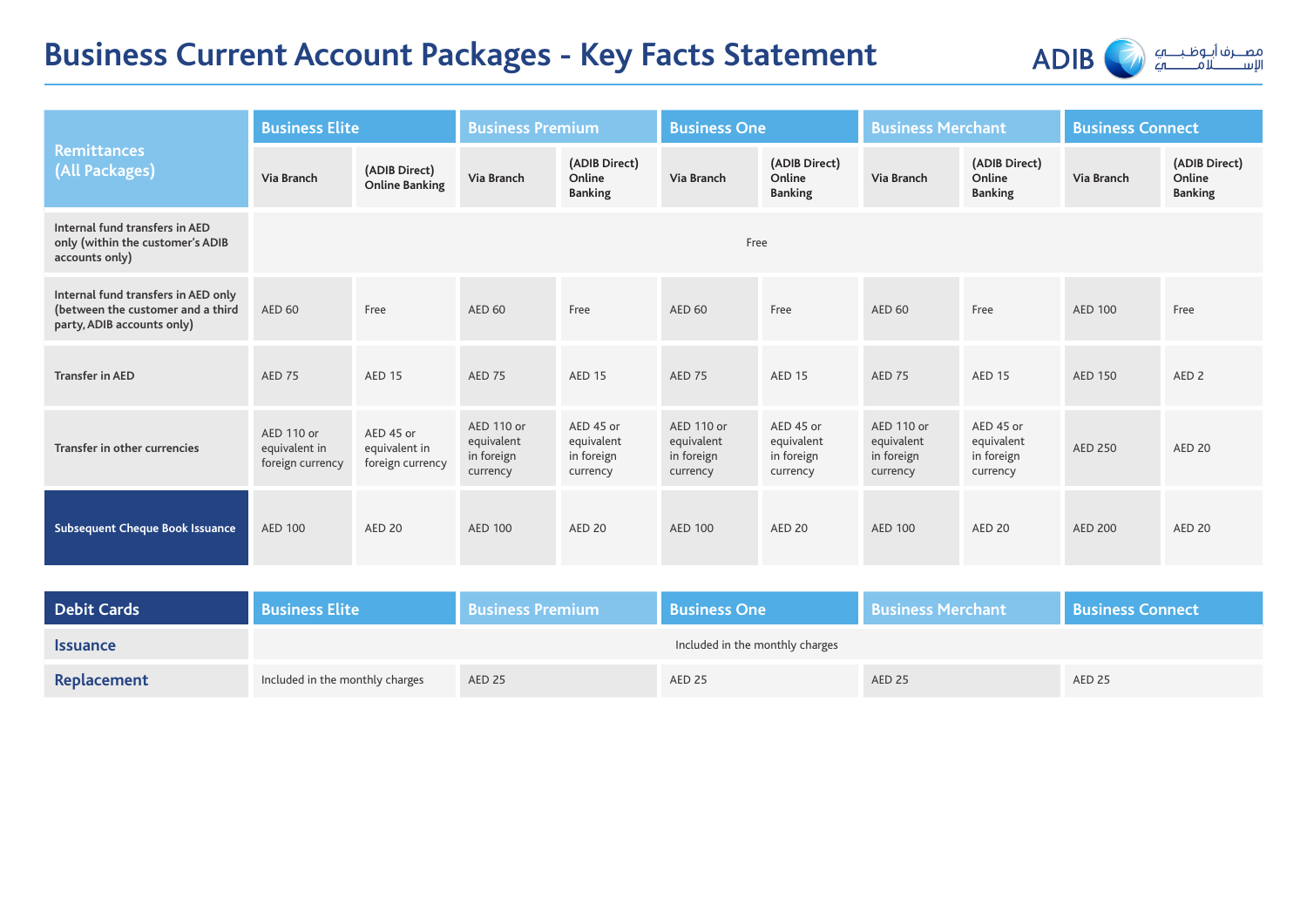

#### **Shari'a Structure Definition**

- The Current Account is a demand deposit account on a non-profit bearing loan (Qard Hasan) basis, which does not generate any profit or bear any loss for the customer.
- The Customer, as lender, shall deposit, the credit balance in the current account as a benevolent loan granted to the Bank and is guaranteed by the Bank, on which no profit, any other form of return or contingent, even a practice, benefits is payable on the balance of the current account.
- The Bank undertakes to pay any amounts outstanding in the Current Account in full upon demand, subject to the Customer's compliance with the Terms and Conditions of the General Terms and Conditions for Accounts and Islam Banking Services (Non Individual Customers). ("Banking Services Agreement" or the "BSA").
- The Bank may invest all amounts outstanding in the current account in such manner as the Bank. in its absolute discretion: deems fit. All returns on such investment shall be the Bank's own property and the current accoun not receive any part thereof.

### **Key Terms and Conditions**

"Subject always to the General Terms and Conditions for Accounts and Islamic Banking Services (Non-Individual Customers), please refer to ADIB Website https://www.adib.ae/en/business"

- The Bank may either accept or reject the Customer's application at its sole discretion. In case of rejection, the bank will inform the customer in writing, within reasonable time, about the rejection along with providing refusal wherever possible.
- The Customer may open Current Accounts in foreign currency with the approval of the Bank. The Bank shall have the right at any time in its discretion, and with notice to the Customer, to close any Account and to request settlement (if any) thereof.
- The Accounts shall be subject to minimum or average required balances as determined and announced by the Bank. The Bank shall have the right to deduct the fees as specified in the announced Schedule of Charges.

| <b>Documentation</b>                                                                                                                                                                                                                                                                                                                                  | <b>Associated Obligations</b>                                                                                                                                                                                                                               |
|-------------------------------------------------------------------------------------------------------------------------------------------------------------------------------------------------------------------------------------------------------------------------------------------------------------------------------------------------------|-------------------------------------------------------------------------------------------------------------------------------------------------------------------------------------------------------------------------------------------------------------|
| "Additional documents may be requested according to ADIB policies and procedures"<br>• Original valid passport, residence visa, & Emirates ID for the signatories/partners<br>• Trade license<br>• Commercial registration<br>• Chamber of commerce membership certificate<br>• Memorandum of association<br>• Subsequent amendments and POA's if any | Returned Cheque: Fee of AED 300 or equivalent in foreign currency. (Not applicable if such returned cheques<br>are related to a financing provided by ADIB).<br>• Account Closure within the first 6 months: Fee of AED 100 or equivalent foreign currency. |
|                                                                                                                                                                                                                                                                                                                                                       |                                                                                                                                                                                                                                                             |
| <b>Warnings</b>                                                                                                                                                                                                                                                                                                                                       |                                                                                                                                                                                                                                                             |
|                                                                                                                                                                                                                                                                                                                                                       |                                                                                                                                                                                                                                                             |

**In the event that the Customer fails to meet the terms and conditions, the Bank reserves the right to terminate the relationship, restrict the Customer's accounts, apply fees or charges or submit adverse reports to the credit agency.**

**In the event that the Customer has 4 returned cheques in a 12 month period, the Bank reserves the right to close the Customer's account and submit adverse reports to the credit agency.**